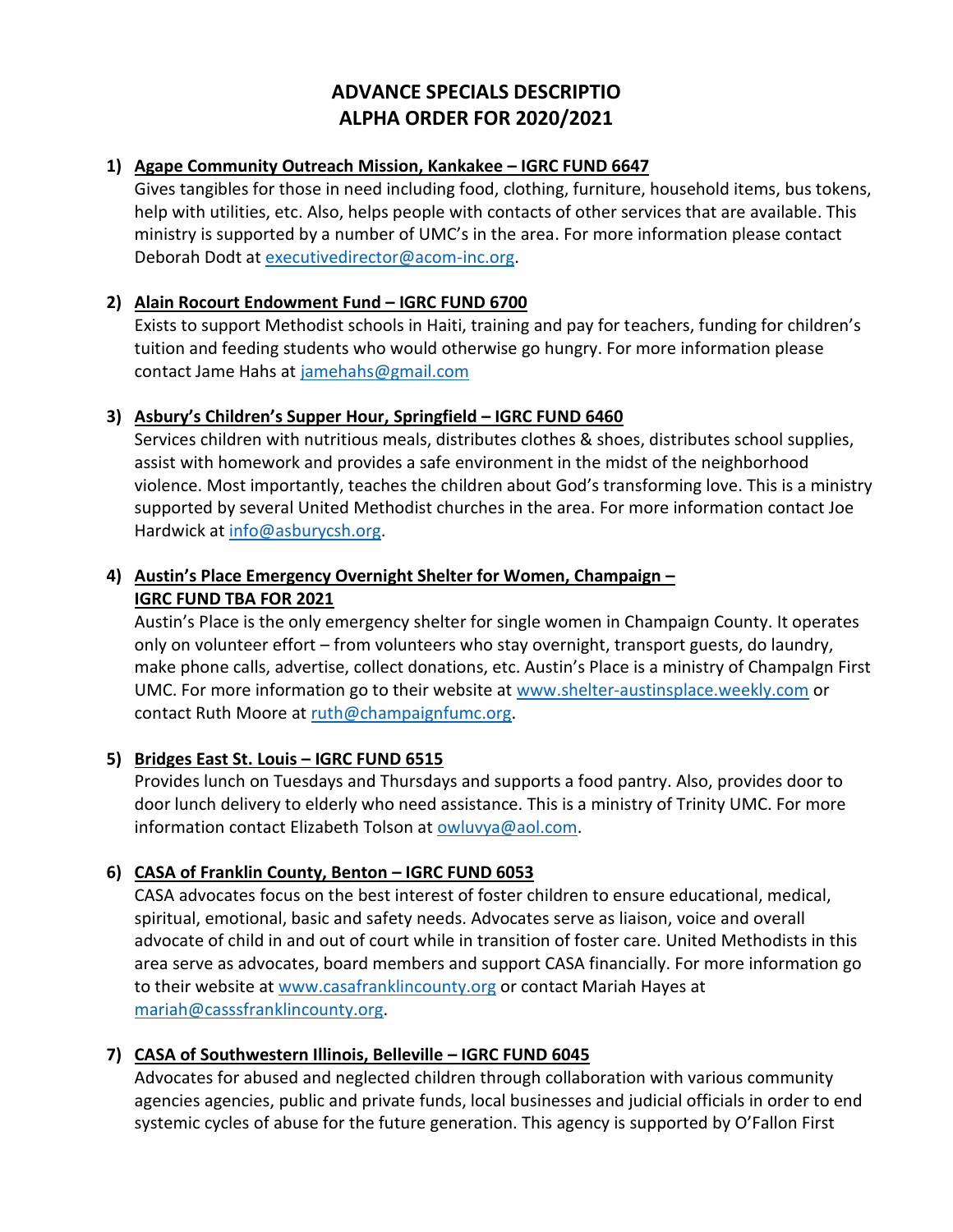UMC. For more information go their website at [www.casaofswil.org](http://www.casaofswil.org/) or contact Mechiko White at [Mechiko.casa@gmail.org.](mailto:Mechiko.casa@gmail.org)

### **8) Central Illinois Foodbank, Inc., Springfield – IGRC FUND 6370**

Central Illinois Foodbank gives food assistance throughout central and southern Illinois. Each year the foodbank and partner agencies serve nearly 100,000 individuals including over 30,000 children. Several United Methodist churches financially support this ministry. For more information go to their website at [www.centralilfoodbank.org](http://www.centralilfoodbank.org/) or Pam Molitoris at [pmolitoris@centralilfoodbank.org.](mailto:pmolitoris@centralilfoodbank.org)

### **9) Choisser Kitchen, Eldorado – IGRC FUND 6455**

Ministry feeds hungry adults and children of Eldorado and the county. Without this ministry several members of the community would not have a hot meal three days a week. Several United Methodist Churches in the area help by volunteering and with finances. For more information contact Chris Wise at [cwisestl@gmail.com](mailto:cwisestl@gmail.com)

# **10) Club Compass, Springfield – IGRC FUND 6500**

Serves low-income kids from Dubois Elementary with a high-quality program where the kids receive love, mentoring, social-emotional and academic support, healthy meals and find a place where they belong. Founded as a ministry of Douglass Avenue UMC and has now grown to be an independent not-for-profit organization, Compass for Kids. For more information go to the website at [www.compass4kids.org](http://www.compass4kids.org/) or contact Molly Berendt at [molly@compass4kids.org.](mailto:molly@compass4kids.org)

# **11) Common Place Family Learning Center, Peoria – IGRC FUND 6210**

Human service literacy organization with a mission to embrace diversity and improve lives through education and family support. Literacy programs for all ages plus provision of basic needs, strengthening the well-being of individuals, families and community. Several UMC churches provide financial and volunteer assistance to this organization. For more information please contact Pamela Rumba at [Pamela.rumba@comonplacepeoria.org.](mailto:Pamela.rumba@comonplacepeoria.org)

# **12) Community Table, Sandoval—IGRC FUND 6130**

The primary purpose of this ministry is to reach out to the community in God's Love and to feed all that attend a hot meal once a week. The Village of Sandoval has 1/3 of its population living below the Federal poverty level. Ministry is an outreach of the Sandoval UMC. For more information contact Alli/Carole Jourdan at [Jour1961@frontiernet.net.](mailto:Jour1961@frontiernet.net)

### **13) Cunningham Children's Home, Urbana – IGRC FUND 6030**

Serves the need of children with emotional, behavioral and special educational needs. Provides comprehensive services including residential treatment, special education and community-based services, Cunningham transforms lives by helping youth and families reach their potential. Cunningham is supported by numerous UMC's throughout the conference. For more information go to their website at [www.cunninghamhome.org](http://www.cunninghamhome.org/) or contact Marlin Livingston at [mlivingston@cunninghamhome.org.](mailto:mlivingston@cunninghamhome.org)

### **14) Disciple Bible Outreach – IGRC FUND 6165**

Develops and strengthens DISCIPLE Bible study ministries in local churches and in outreach settings – especially prisons – which will transform lives, make disciples and empower Christians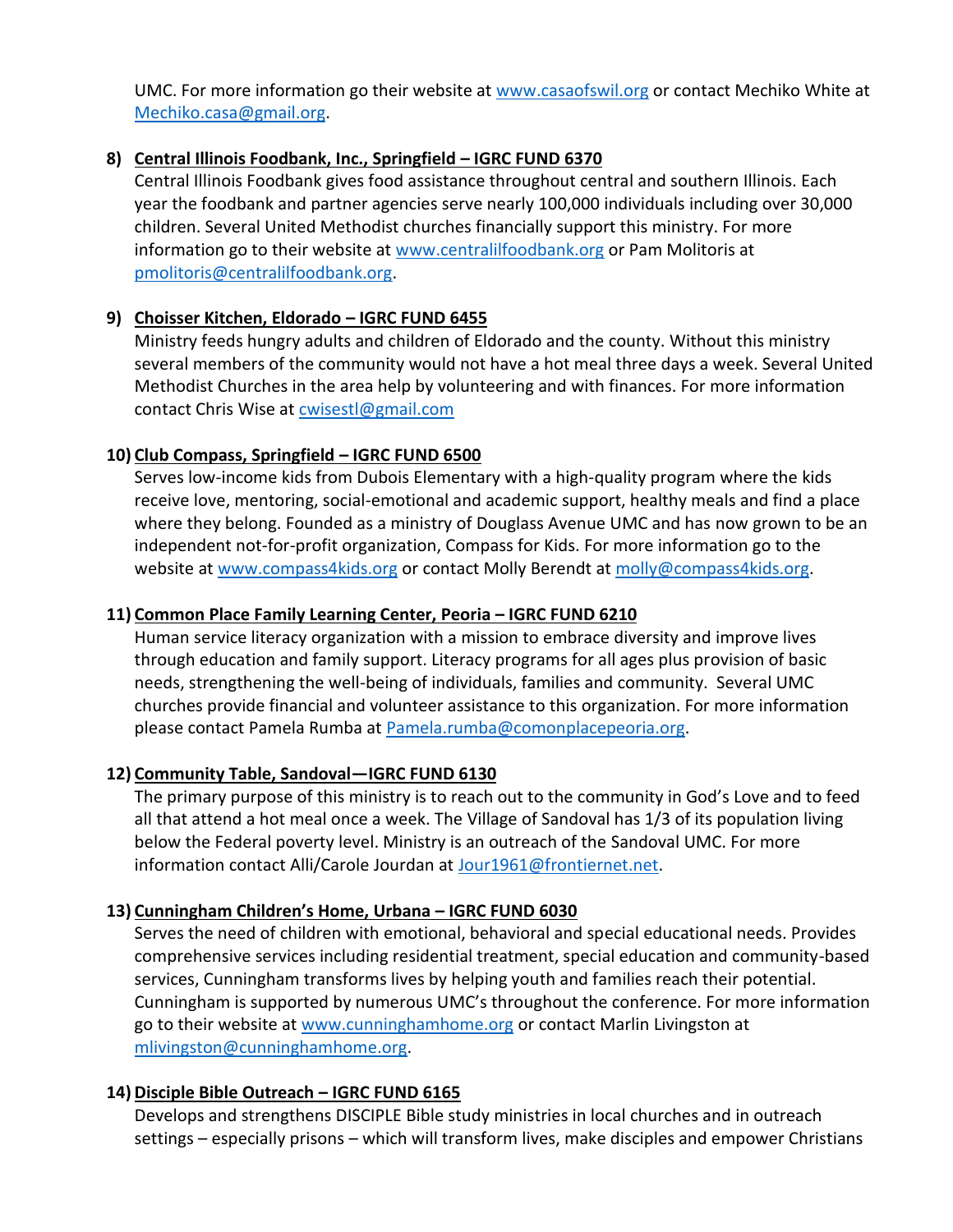for outreach ministry. Prison ministry is a long-term need of every prison community. This ministry is supported by local UMC congregations. For more information please contact Beth Fender at [bfender@igrc.org.](mailto:bfender@igrc.org)

#### **15) Dove Inc., Decatur – IGRC FUND 6290**

Coalition of religious organizations that seeks to coordinate efforts to address unmet human needs and social injustices. Provides clothing, food pantry, domestic violence shelter, homelessness services, prevention programs and neighborhood unity. This ministry is supported by several United Methodist Churches. For more information please check the website at [www.doveinc.org](http://www.doveinc.org/) or contact Tamara Wilcox at [twilcox@doveinc.org.](mailto:twilcox@doveinc.org)

#### **16) Eagle House Ministries, Buncombe – IGRC FUND 6020**

Services the communities, physical, spiritual and emotional needs throughout the year. Gives help to low income individuals, families and elderly with services and physical needs. Also provides spiritual needs through the weekly Sold Out Youth Services, weekly Juvenile Detention Ministry, yearly Discipleship Footsteps Conference, Rekindling the Spirit Youth Rallies and Live Nativity at the City Park. United Methodist churches in the area are financial partners, prayer partners and volunteers. For more information go to their website at [www.eaglehouseministries.com](http://www.eaglehouseministries.com/) or contact Daniel Money at [daniel@eaglehouseministries.com.](mailto:daniel@eaglehouseministries.com)

### 17) **empty tomb, inc., Champaign – IGRC FUND 6160**

This ministry is a Christian service and research organization by serving the church providing both a financial discipleship strategy and information about church giving patterns on a national level. Provides opportunities for volunteers to become involved in meeting various needs in Jesus' name. United Methodist Church's support this ministry both in volunteerism and financially. For more information go to their website at [www.emptytomb.org](http://www.emptytomb.org/) or contact Shannon Cook at [coor@emptytomb.org.](mailto:coor@emptytomb.org)

### **18) Fair Hope Children's Ministry, Danville – IGRC FUND 6085**

Provides clothing, school supplies, baby needs such as blankets, layettes, Pack-N-Plays, car seats, etc. The ministry has been far reaching and continues to grow as the needs of the Danville community call for the love of God to be manifest in the mercy and compassion show through the Fair Hope Ministry. This is a ministry of the seven UMC churches in the Popcorn Cluster. For more information go to their website at [www.fairhopedanville.org](http://www.fairhopedanville.org/) or contact Karel Volpert at [karelvolpert@gmail.com.](mailto:karelvolpert@gmail.com)

### **19) Faith & Finances – IGRC FUND TBA for 2021**

Teaches those in poverty on how to manage their finances while building relationships, sharing testimony and hopefully leads to accepting Christ. Those who are materially poor will gain access to resources that have otherwise been cut off from them. This is a ministry of the Riverside UMC in Moline. For more information please contact Jozett McCoy at [serverumc@mediacombb.net](mailto:serverumc@mediacombb.net)

#### **20) Family Life Shelter, Mount Vernon – IGRC FUND TBA for 2021**

Ministry operates a warming center from November – March providing a warm place to stay, three meals a day, shower access and clean laundry. Ministry is supported by West Salem Trinity, Epworth and Mount Vernon First United Methodist Church. For more information, contact Kent Jackson at [thejaxon03@gmail.com.](mailto:thejaxon03@gmail.com)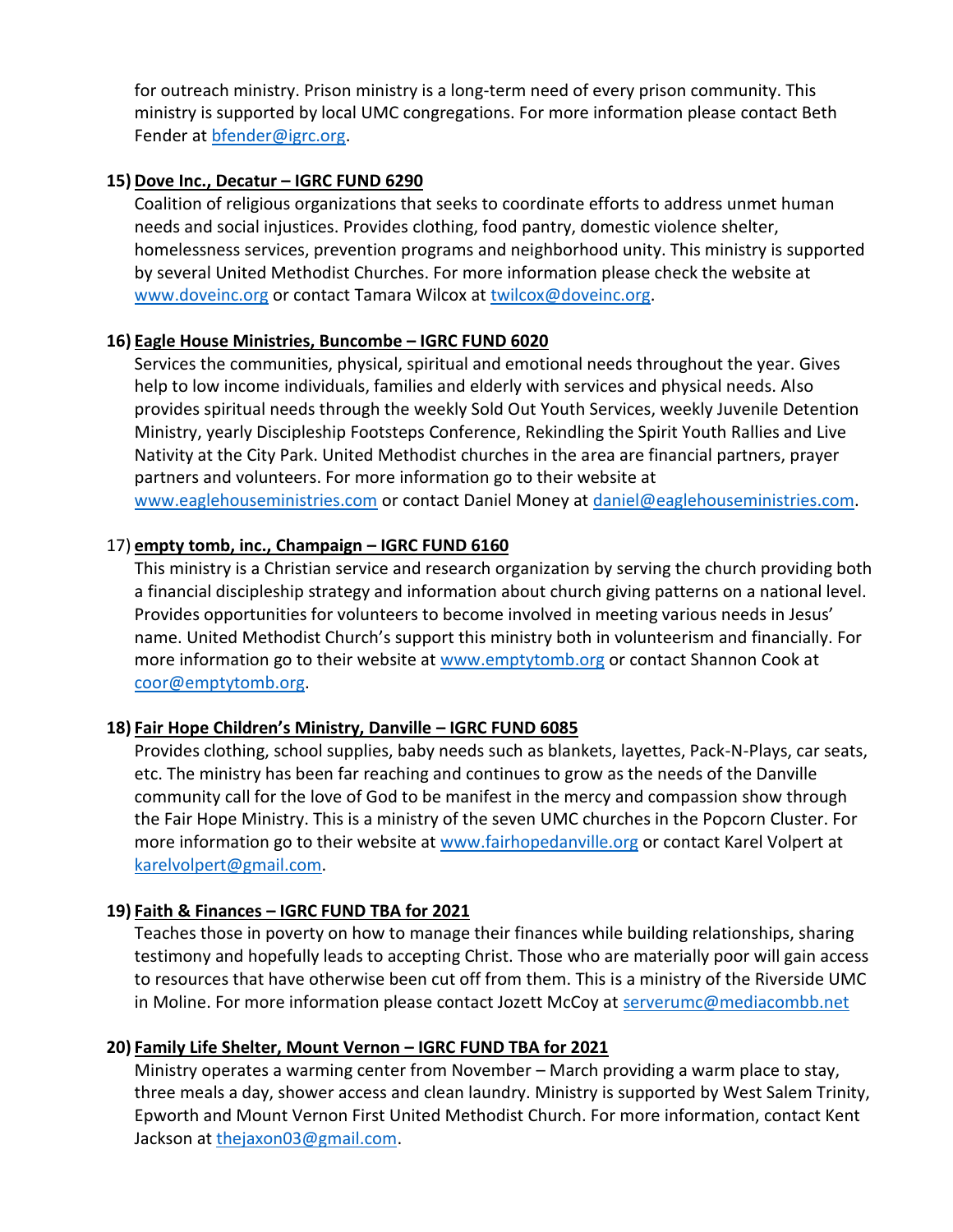### **21) Family Mission Fund, Manito – IGRC FUND 6090**

Financial assistance with housing, utilities, transportation and financial counseling. Gives financial support to area programs, school supplies, children's ministry and gospel outreach. The Family Mission Fund is a ministry of the Manito UMC. For more information go to their website at [www.manitoumc.com](http://www.manitoumc.com/) or contact Margery Howard at [stmplady44@gmail.com.](mailto:stmplady44@gmail.com)

### **22) Feeding God's People, Peoria – IGRC FUND 6050**

Provides food, clothes, limited emergency living assistance and other much needed special projects. Also, provides a place of comfort and care through the ministry of the church. Program operates out of Peoria Bethel UMC. For more information contact Linda John at [Lljohn03@comcast.net.](mailto:Lljohn03@comcast.net)

### **23) Friends of Jesus Food Pantry, Equality – IGRC FUND 6140**

Serves those who need food assistance in the Gallatin/Saline County area. Both counties have a higher than average poverty rate. Food pantry is based at the Equality UMC and is supported by Eldorado First, Ridgeway and Wesley Chapel UMC. For more information, please contact Donna Lane at [donna.a.lane@gmail.com.](mailto:donna.a.lane@gmail.com)

### **24) FROG'n'DAWG, Sumner – IGRC FUND 6195**

Once a week program on Thursday evenings that meets physical, social and emotional needs of children in the area. Also, provides breakfast on Sunday mornings. This is a ministry of the Sumner UMC. For more information contact Brad & Jennifer Schilt at [jschilt@cusd10.org.](mailto:jschilt@cusd10.org)

#### **25) Good Samaritan Inn, Decatur – IGRC FUND 6170**

Creates opportunities with the support of the community toward improving the lives of the economically disadvantaged neighbors through daily nourishment, life skills education and job training programs. Offers a nutritious noon mean in a safe environment 365 days a year and is an entry point for the job skills training programs. Financially supported monthly by local UMC congregations and by individual UMC members throughout the Covenant Partners program. For more information go to their website at [www.goodsamaritaninn.org](http://www.goodsamaritaninn.org/) or contact Cindy Jackson at [director@goodsamaritaninn.org.](mailto:director@goodsamaritaninn.org)

#### **26) Good Samaritan Ministries, Carbondale – IGRC FUND 6410**

Provides shelter, food and advocacy for homeless, near homeless and transient individuals and families. Offers an emergency shelter, referral service and counseling, a transitional housing program, a food pantry, a soup kitchen and an emergency assistance program. Financially supported by Grace UMC UMW, Carbondale First, Stritz UMC and Marion First UMC. For more information go their website at [www.goodsamcarbondale.org](http://www.goodsamcarbondale.org/) or contact Patty Mullen at [goodsam@mchsi.com.](mailto:goodsam@mchsi.com)

#### **27) Grace UMC Community Ministries, Decatur – IGRC FUND 6190**

Serves children in first through fifth grade and their families in the church & neighborhood. Ministry gives a weekly opportunity to express the love of Jesus to our hurting neighbors. This is a ministry of Decatur Grace UMC. For more information contact Judy Madding at [maddingju@gmail.com.](mailto:maddingju@gmail.com)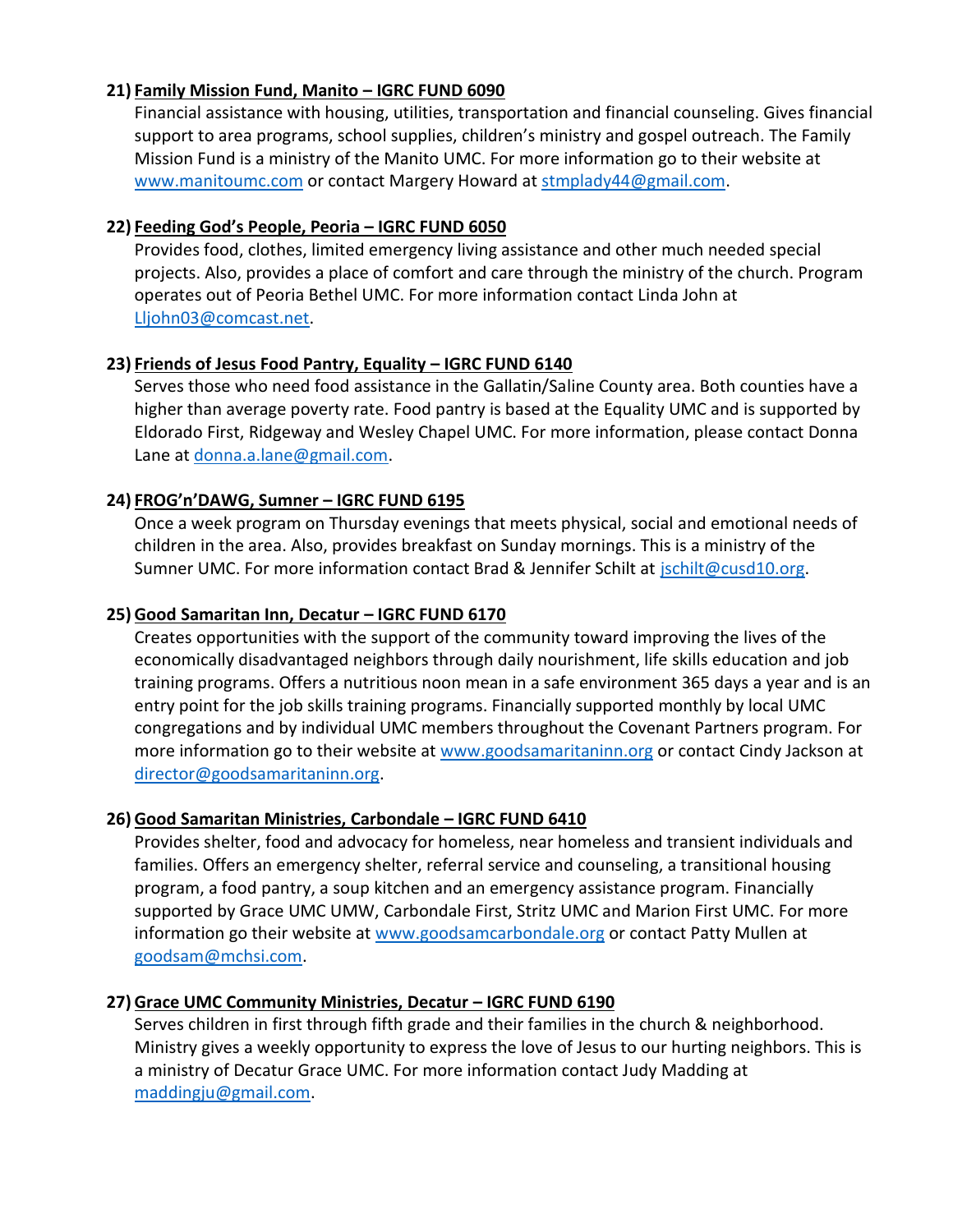#### **28) Harvest Ministry, Troy – IGRC FUND 6340**

The mission of Harvest is to help the church make disciples by inviting youn adults to partner in teams leading worship, concerts, special events, camps & retreats. Ministry is closely connected to Troy UMC. For more information go their website at [www.harvestministryteams.com](http://www.harvestministryteams.com/) or contact Tim Price at [tim@troyumc.org.](mailto:tim@troyumc.org)

#### **29) Home Sweet Home Ministries, Inc., Bloomington – IGRC FUND 0092**

Provides case management and other supportive services to the homeless such as shelter, hot meals, access to clothing, toiletries and job training. Helps people find independence, restore their hope and share the love of Jesus Christ with them. Numerous UMCs in the area support this ministry both financially and by volunteering. For more information go to the website at [www.hahministries.org](http://www.hahministries.org/) or contact Mary Ann Pullin at [mpullin@hshministries.org.](mailto:mpullin@hshministries.org)

#### **31) IGRC Intern Program – IGRC FUND 6950**

Conference ministry that develops a culture of call and develops the leadership skills of those who believe themselves to be called to ministry. Not only impacts the interns but host churches report new energy for ministry and new enthusiasm as a result of the leadership provided by IGRC interns. Ministry is supported by both the conference and host churches For more information please contact Beth Fender at [bfender@igrc.org.](mailto:bfender@igrc.org)

# **32) ILCAAAP/Illinois Churches in Action on Alcohol & Addiction Problems, Springfield – IGRC FUND 0076**

Programming includes help for prevention, education, training, tools and support for youth through senior citizens to fight addiction. Provides educational materials, resource information and assistance to churches, grassroots groups and individuals who are opposing casinos, video gambling and marijuana business in their communities. Many United Methodist Churches in the conference support this ministry. For more information go to the website at [www.ilcaaap.org](http://www.ilcaaap.org/) or contact Anita Bedell at [ilcaaap@sbcglobal.net.](mailto:ilcaaap@sbcglobal.net)

### **33) Kids Club & Youth Group, Mt. Vernon – IGRC FUND 6155**

Provides a safe environment for children and youth to have a meal, enjoy fellowship and be introduced to a relationship with Jesus Christ. This is a ministry of the West Salem Trinity UMC. For more information go to their website at [www.wstumc.com](http://www.wstumc.com/) or contact Jacqueline Withrow at [jacque@wstumc.com.](mailto:jacque@wstumc.com)

### **34) Kids'Quest, Bluford – IGRC FUND TBA FOR 2021**

Is the only Christian outreach ministry geared toward the children & youth of the Bluford community. Meets every Thursday after school for Bible lesson, craft, game and light supper. This is a ministry of Otterbein in Bluford and Mount Vernon First UMC. For more information contact Gina Ellis at [gina@mountvernon.org.](mailto:gina@mountvernon.org)

### **35) Kumler UMC Outreach Ministries, Springfield – IGRC FUND 6270**

Ministry includes food pantry, clothing closet, weekly community meal and prescription assistance. Resource that connects people with other services/programs in the community. This is a ministry of Kumler UMC and is supported by several churches throughout the area. For more information go to the website at [www.kumlerministries.net](http://www.kumlerministries.net/) or contact Sharon Brown at [kumlerumc@hotmail.com.](mailto:kumlerumc@hotmail.com)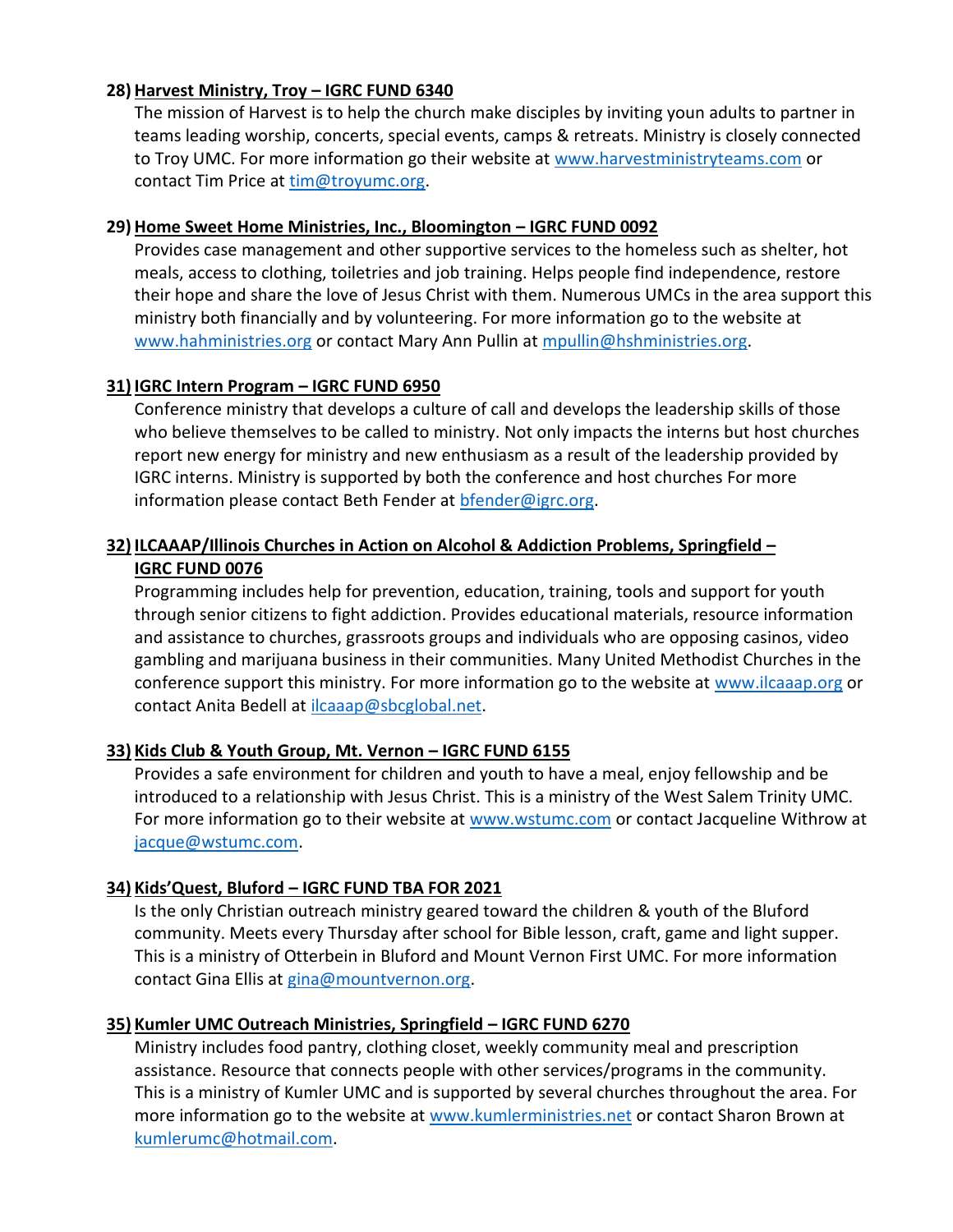### **36) Living the Adventure Ministry, Albion – IGRC FUND 6365**

Works for the transformation of the world through the awakening of the Church, evangelistic preaching and Christian people putting their faith into action through mission experiences around the world. Ministries include mission trips, revivals, retreats, camps, conferences and youth events. This ministry is supported by several United Methodist Churches throughout the conference. For more information go to their website [www.livingtheadventure.net](http://www.livingtheadventure.net/) or contact Matt Henson at [matt@livingtheadventure.net.](mailto:matt@livingtheadventure.net)

# **37) Macon County CASA, Decatur – IGRC FUND 6055**

Supports and promotes court-appointed advocates for abused or neglected children in order to provide children with a safe and healthy environment in permanent homes. Relies on community volunteers to act as a voices in court for abused and neglected children to safeguard the children's best interests and ensure that they are placed in safe homes as quickly as possible. This ministry is supported by several United Methodist Churches throughout the area. For more information go to the website at [www.maconcountycasa.org](http://www.maconcountycasa.org/) or contact Julia Roundtree Livingston at [jlivingston@maconcountycasa.org.](mailto:jlivingston@maconcountycasa.org)

#### **38) Midwest Mission Distribution Center, Pawnee – IGRC FUND 6620**

Shows God's Love in practical ways through the distribution of education, health, micro-business and disaster relief supplies meeting basic human needs around the world and around the corner. A "hands-on" mission experience is provided to those who serve at Midwest Mission which brings hope to those receiving supplies. This ministry is supported by numerous United Methodist Churches throughout the conference. For more information go to their website at [www.midwestmission.org](http://www.midwestmission.org/) or contact Chantel Corrie at [chantel@midwestmission.org.](mailto:chantel@midwestmission.org)

#### **39) Midwest Sight Foundation, NFP, Decatur – IGRC FUND 6540**

Mission is to educate and screen the public to determine those at risk for glaucoma and other potentially building diseases. Reaches out to community members that do not seek eye care in order to educate and screen glaucoma. Ministry takes place at Decatur First UMC. For more information go to the website at [www.midwestsightfoundationnfp.org](http://www.midwestsightfoundationnfp.org/) or contact John C. Lee, M.D. at [midwestsightfoundationnfp@gmail.com.](mailto:midwestsightfoundationnfp@gmail.com)

### **40) Mini O'Beirne Crisis Nursery, Springfield – IGRC FUND 6080**

Mission is to prevent child abuse and neglect by providing emergency, temporary care, 24 hours a day, 365 days a year. Provides emergency child care, crisis counseling, developmental & medical screenings, advocacy, follow up home visits and much more. Ministry is supported by several United Methodist Churches of the area. For more information go to the website at [www.miniobeirne.org](http://www.miniobeirne.org/) or contact Tamara Doyle at [tamara@miniobeirne.org.](mailto:tamara@miniobeirne.org)

### **41) New Directions Warming & Cooling Center, Jacksonville – IGRC FUND 6570**

Assists displaced homeless persons in Jacksonville and the surrounding area with their emergency shelter related needs so they can become stable, functioning members of society. This is a ministry of Jacksonville Grace UMC. For more information contact Sarah Robinson at [Newdirections62650@gmail.com.](mailto:Newdirections62650@gmail.com)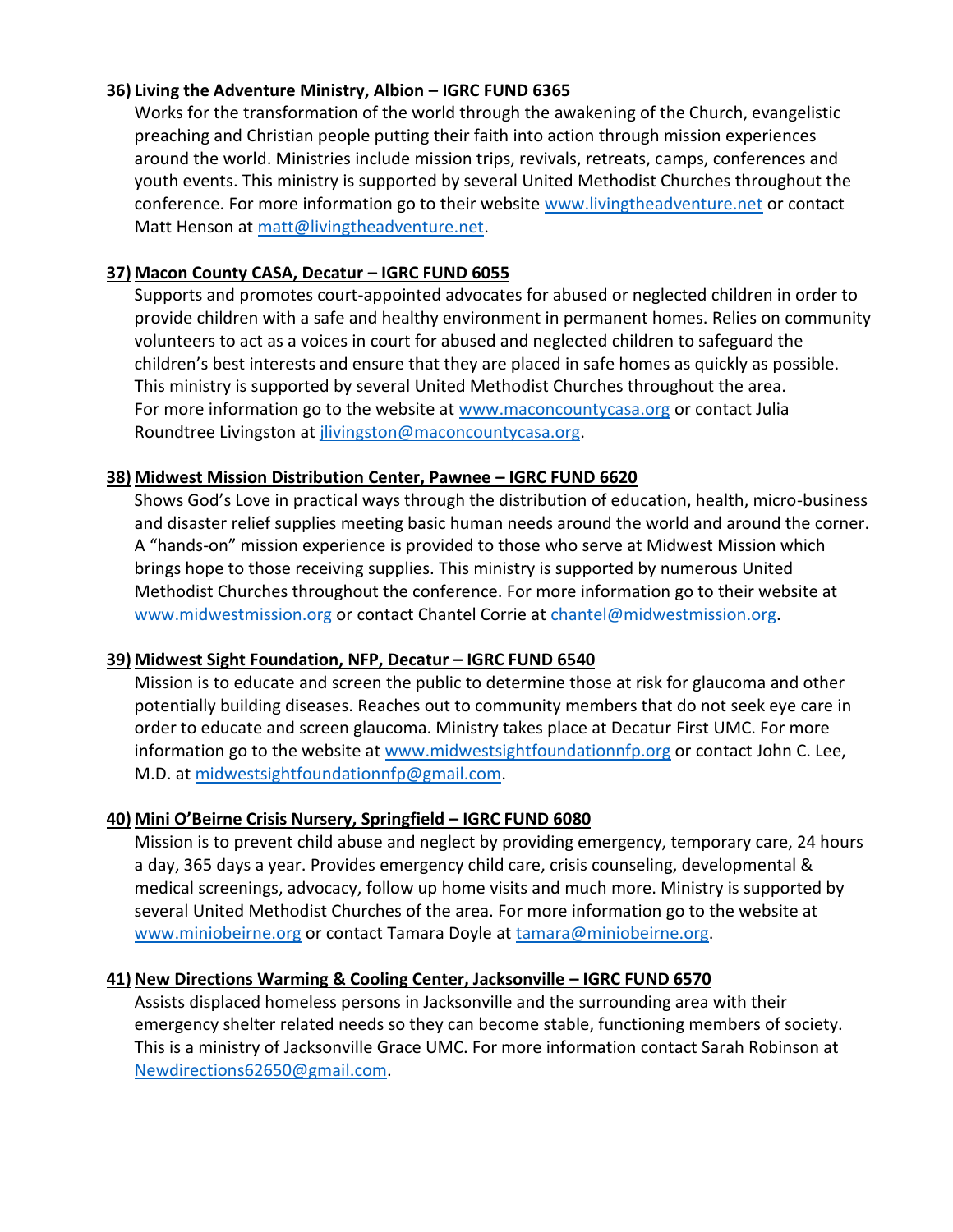### **42) NOW (Nutrition on Wheels) Program, Robinson – IGRC FUND 6025**

Services students in the Robinson School district and preschool students in Head Start through the food ministry. Plans are set to expand the summer lunch program to also include the communities of Hutsonville and Oblong. For more information contact Kirbie Ackman at [firstumcrob@gmail.com.](mailto:firstumcrob@gmail.com)

#### **43) Sandoval Shalom Community Summer Lunch Program, Sandoval – IGRC FUND 6130**

Provides summer lunches for the children residing in the school district as well as the parents and non-school aged siblings if they desire. This is a ministry of the Sandoval UMC. For more information contact Adam Steinkamp at [Jour1961@frontiernet.net.](mailto:Jour1961@frontiernet.net)

#### **44) Springfield Grace Community Ministries, Springfield – IGRC FUND 6240**

Designed to offer charitable, benevolent, educational civic and spiritual enrichment opportunities to all persons Helps to improve educational outcomes of youth participants by providing them with a forum where they can do their school work and get one-on-one help in subject areas that will lead them one step closer to success. This is a ministry of Springfield Grace UMC and is supported by many UM Churches. For more information contact Tilma Hubbard at [thubb57@sbcglobal.net.](mailto:thubb57@sbcglobal.net)

#### **45) SPY (Savior Praising Youth), Patoka – IGRC FUND 6065**

Youth program that reaches out to the entire community. The goals of this ministry is to reach, teach and serve God's love to all. This is a ministry of the Patoka UMC. For more information contact Susan Landreth or Theresa Landreth at [landrethbs@yahoo.com.](mailto:landrethbs@yahoo.com)

### **46) The Lighthouse Shelter, Marion – IGRC FUND 6525**

Provides a referral facility for local pastors to aid homeless persons where they receive not only food and shelter but also case management services with a focus on permanent housing. A weekly Bible study is held at the shelter and pastoral counseling is provided as well. For more information go to [www.thelighthouseshelter.com](http://www.thelighthouseshelter.com/) or contact Teresa Morris at [admin@thelighthouseshelter.com.](mailto:admin@thelighthouseshelter.com)

### **47) Trinity Outreach Center, East St. Louis – IGRC FUND 6060**

Outreach of Lessie Bates Davis Neighborhood House and serves as the location of the agency's food pantry. The pantry is the only one in the area and is conveniently located on the local bus route making it easily accessible to those in need. Many United Methodist Churches support this ministry through volunteerism and financial giving. For more information go to their website at [www.lessiebatesdavis.org](http://www.lessiebatesdavis.org/) or contact Gary Gaston at [lbdnhgaston@yahoo.com.](mailto:lbdnhgaston@yahoo.com)

### **48) True Vine Café, Vienna – IGRC FUND 6185**

Free meal offered twice a month to anyone in the community. Provides a needed meal at the Vienna UMC to low income community members and provides spiritual encouragement to any who attend. Meals are delivered to those that are shut-in and carry-outs to neighbors or friends that cannot attend. For more information go to [www.viennafumc.com](http://www.viennafumc.com/) or contact Mary Harris at [Redpanda61@gmail.com.](mailto:Redpanda61@gmail.com)